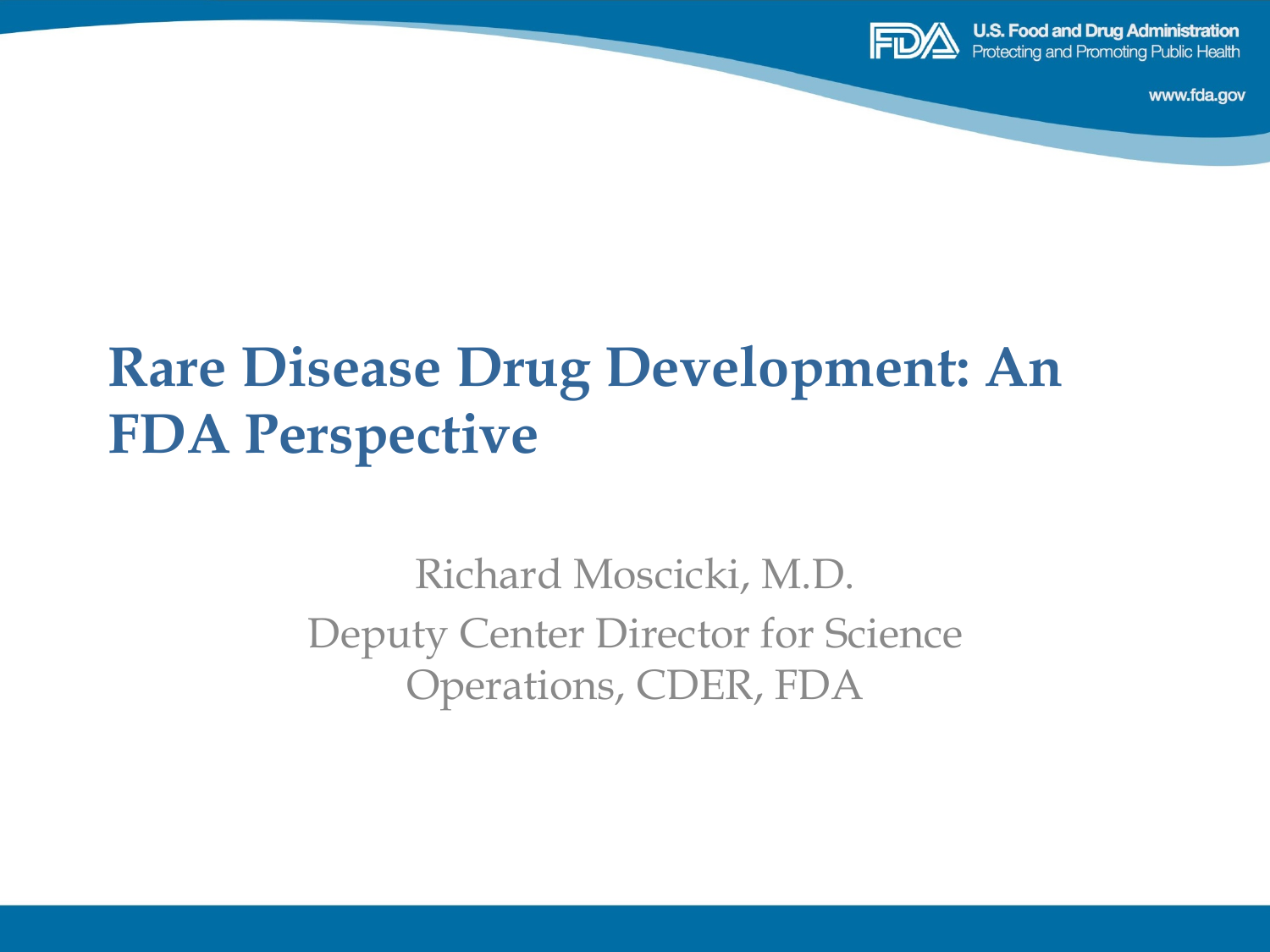

**U.S. Food and Drug Administration Protecting and Promoting Public Health** 

www.fda.gov

#### **Orphan Drug Act**

- 1983
- For populations less that 200,000 in the US
- 7 years exclusivity for unpatented compounds
- Tax credits-50% of clinical trial costs
- Research Grants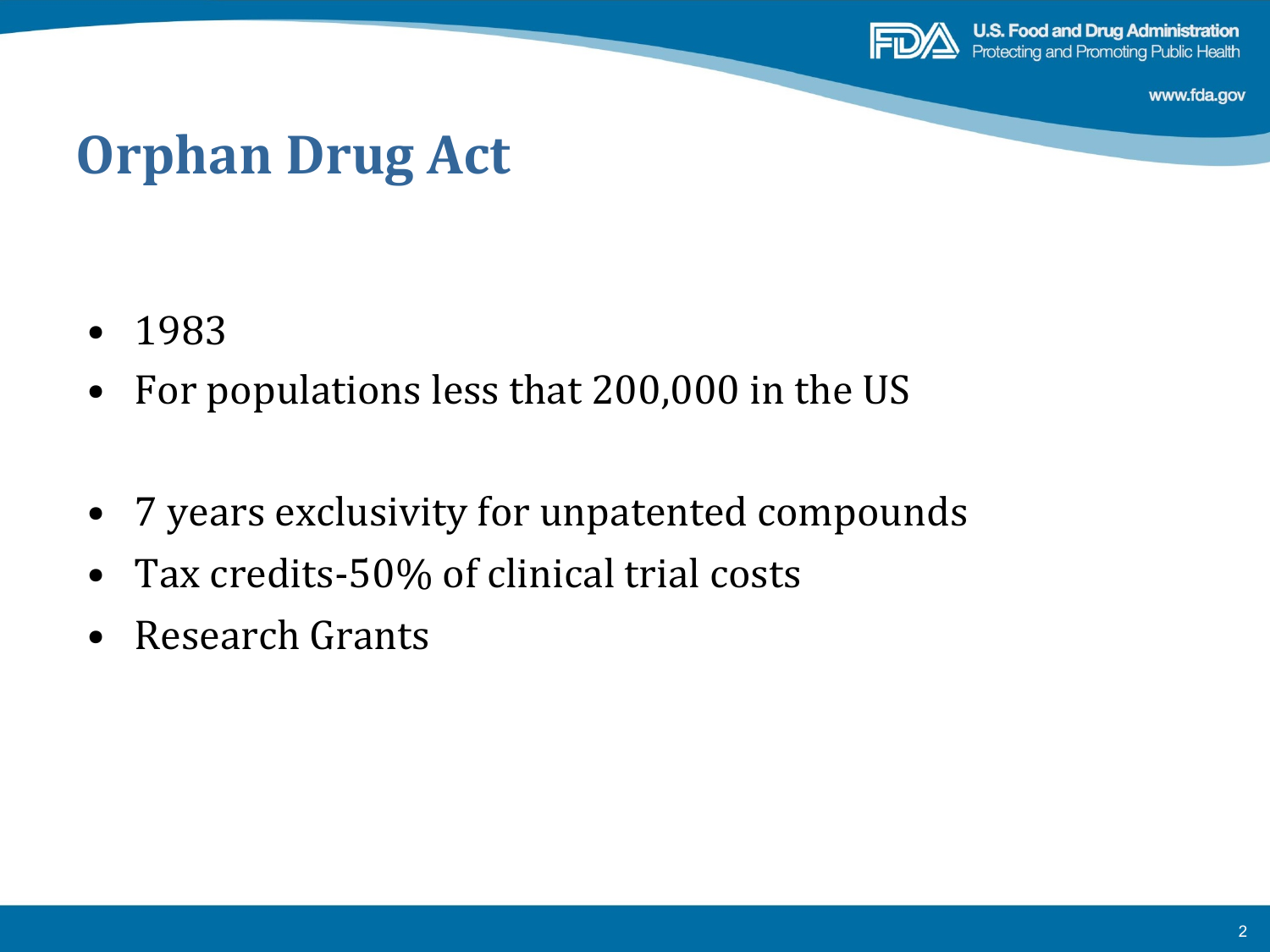

#### **Orphan Drug Designations/Approvals**

Total # of designations through 2012 = 2730

Total # of approvals through  $2012 = 421$ 



*Courtesy of Gayatri Rao, OOPD*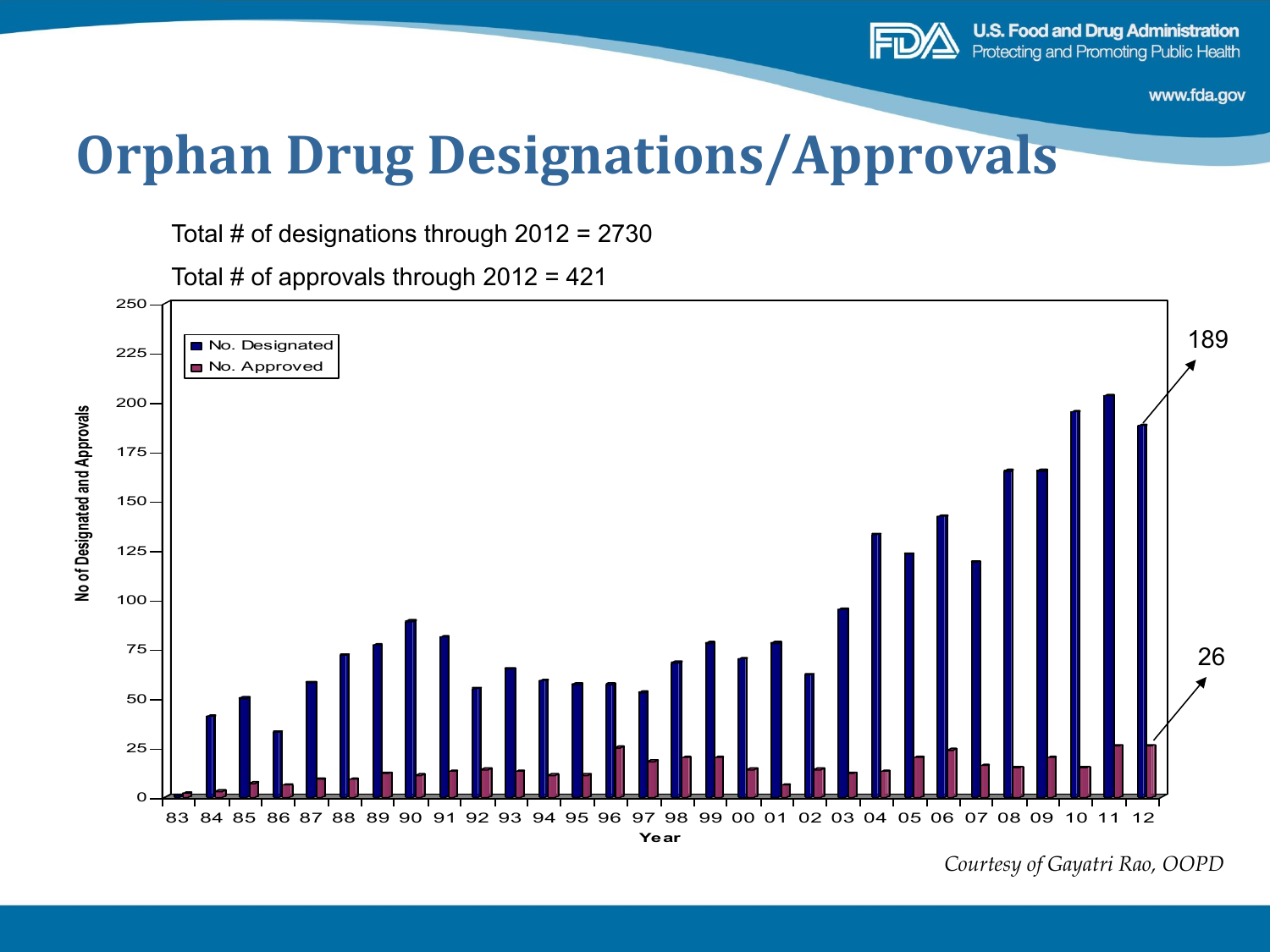

#### **CDER:**

# **Rare Disease Novel Product History**

- CY2008-2013\* (\*as of December 6, 2013)
	- Rare diseases  $\sim$ 1/3 of NME and original biologic APs at CDER



**CDER NME and Original BLA APs, CY 2008-2013**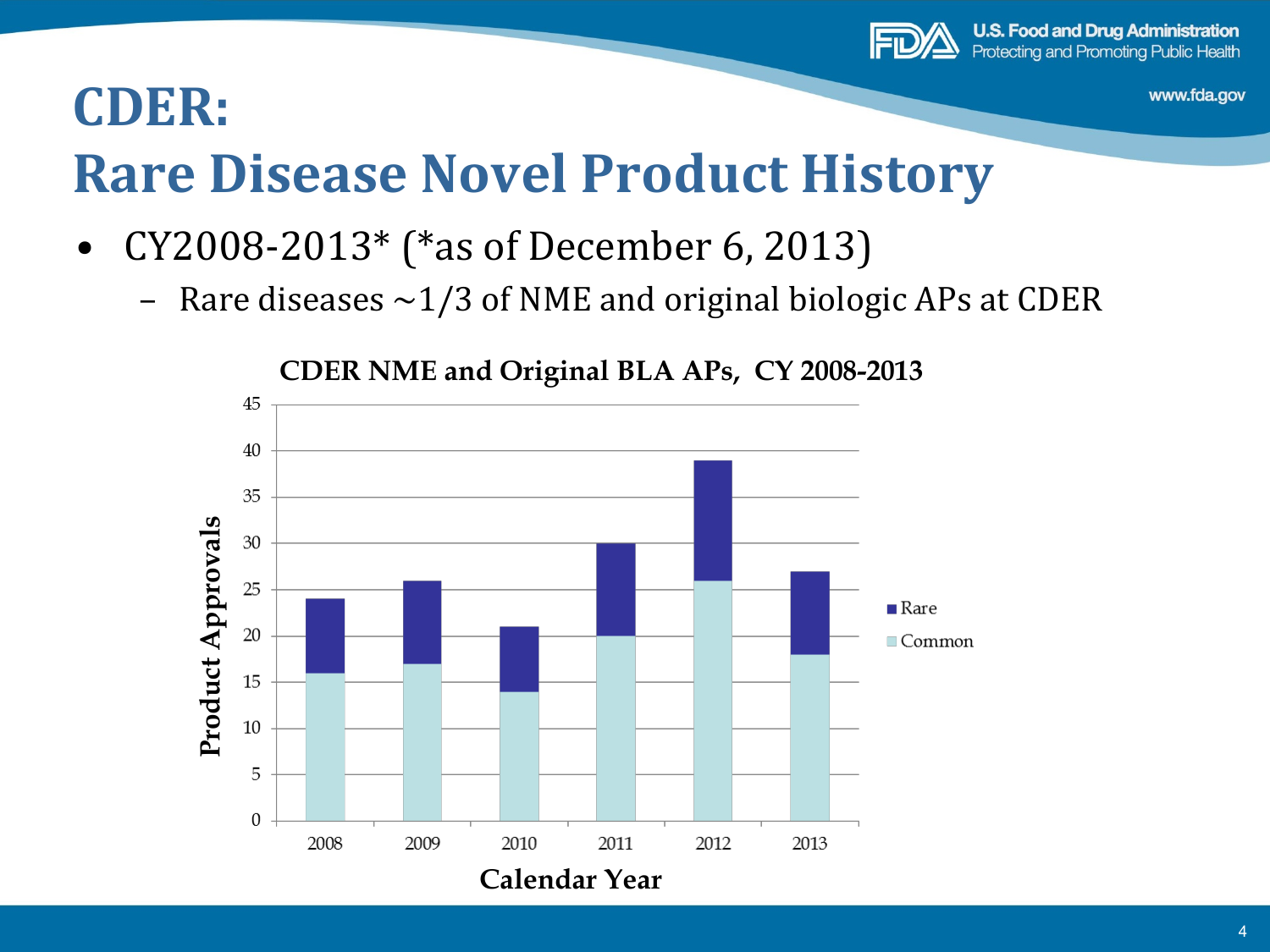

#### **CDER:**

## **Rare Disease Novel Products in 2014**

• In CY 2014, rare diseases were >40% of New Molecular Entity (NME) NDAs and original biologics (BLAs) Approvals at CDER in 2014



**CDER NME and Original BLA APs, CY2014**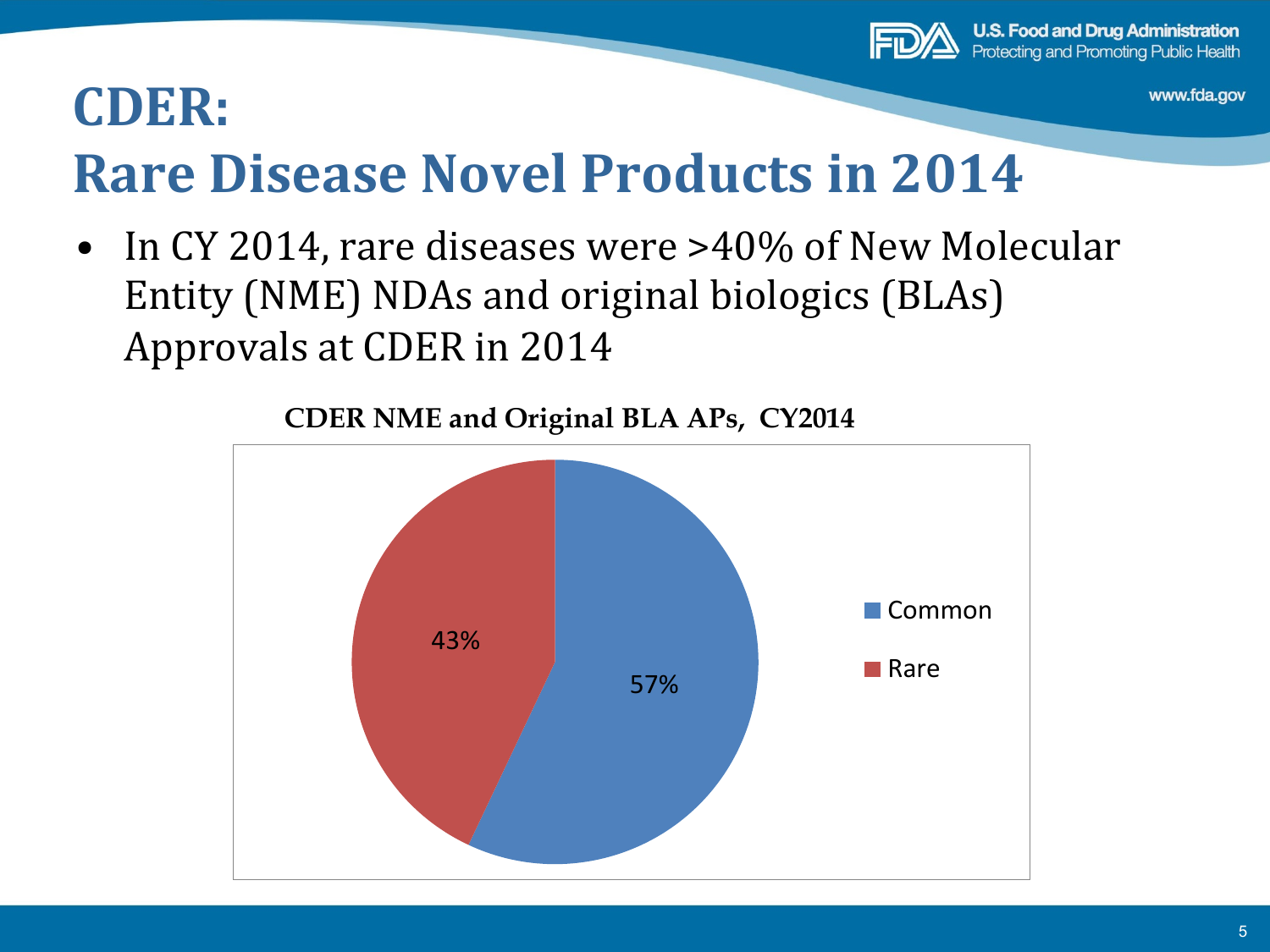

#### **CDER:**

## **Rare Disease Novel Products in 2015\***

• Thus far in CY 2015, rare diseases are  $\sim$ 1/3s of New Molecular Entity (NME) NDAs and original biologics (BLAs) Approvals 



**CDER NME and Original BLA APs, CY2015** 

\*CY2015 thus far includes AP ac8ons taken from Jan 1 through Aug 31, 2015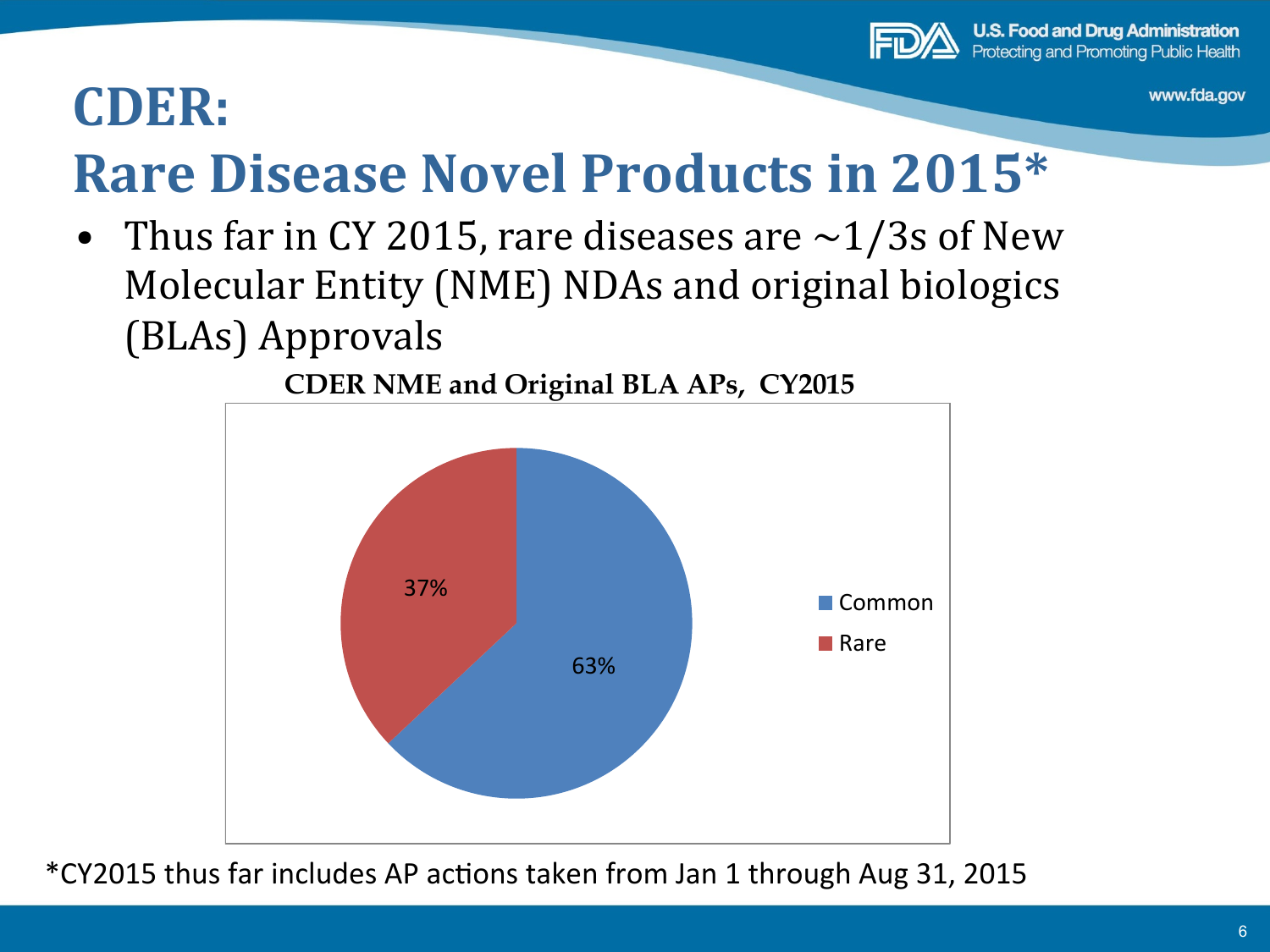

#### **Expedited Review**

- Draft guidance recently provided for expedited approvals addressing serious diseases with unmet needs (June '13)
	- Fast track
	- Accelerated Approval
	- Priority Review
	- Breakthrough
		- New designation established by FDASIA that expedites the development and review of drugs that—
		- treat serious/life-threatening disease; and
		- preliminary clinical evidence indicates that drug may demonstrate substantial improvement over existing therapies on  $\geq 1$  clinically significant endpoints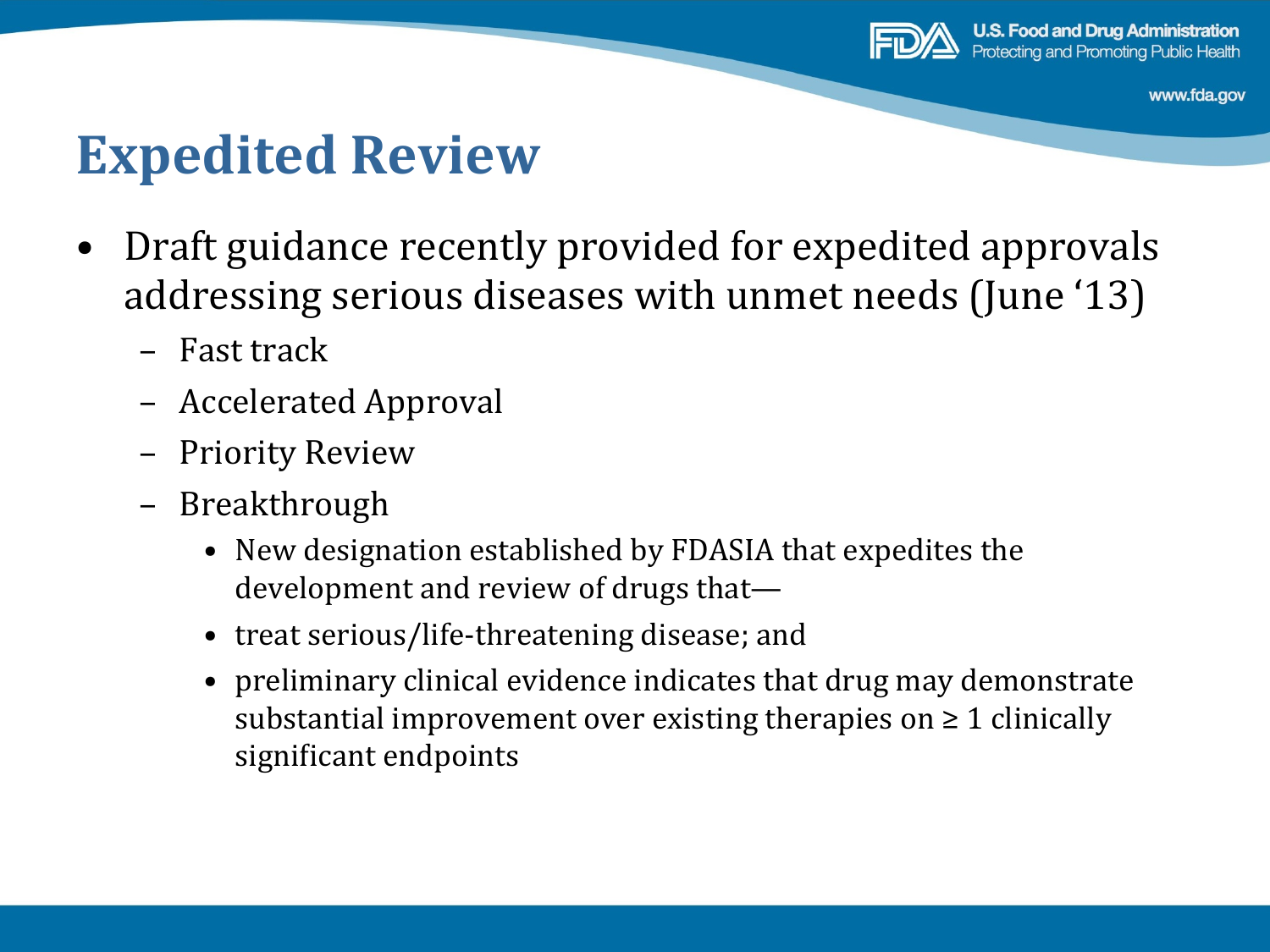

# **Breakthrough therapy**

- Features of breakthrough therapy designation include:
	- Frequent FDA/sponsor communications & meetings
	- Cross-disciplinary project lead assigned to FDA review team to facilitate efficient review and serve as the scientific liaison
	- Organizational commitment involving FDA senior managers and experienced FDA review staff in a proactive collaborative, crossdisciplinary review
- Since its inception in 2012, CDER and CBER have designated 86 new therapies as breakthrough therapies from almost 300 requests
	- 24 have received marketing approval as of April 17
	- About 1/3 have involved rare diseases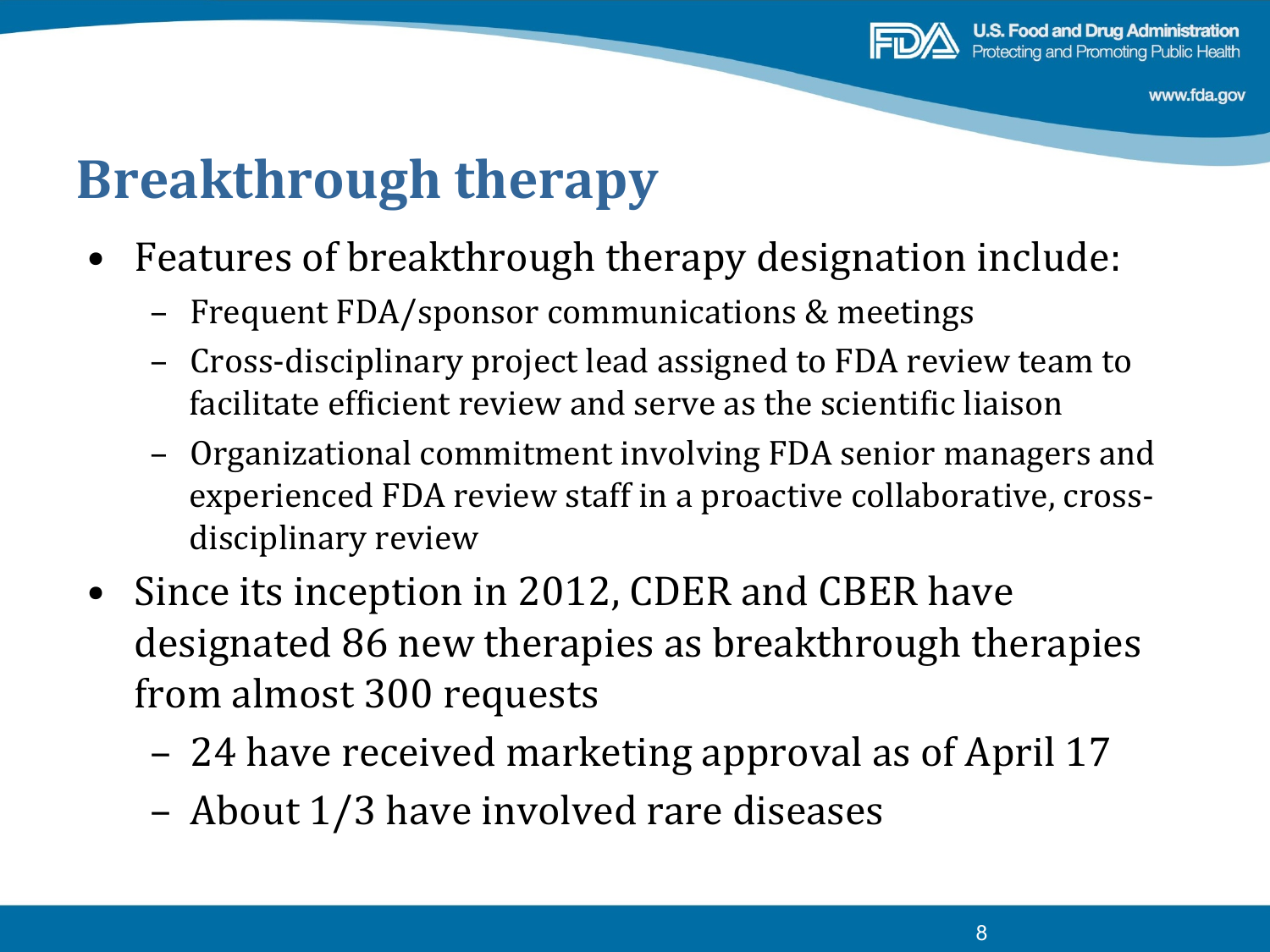

#### **CDER: Expedited Programs**

- Rare Diseases
	- Most are serious or life-threatening, unmet medical needs
	- Most qualify for at least one expedited program
		- Many qualify for >1 (almost all for incentives)
		- Rare>>common diseases for expedited programs

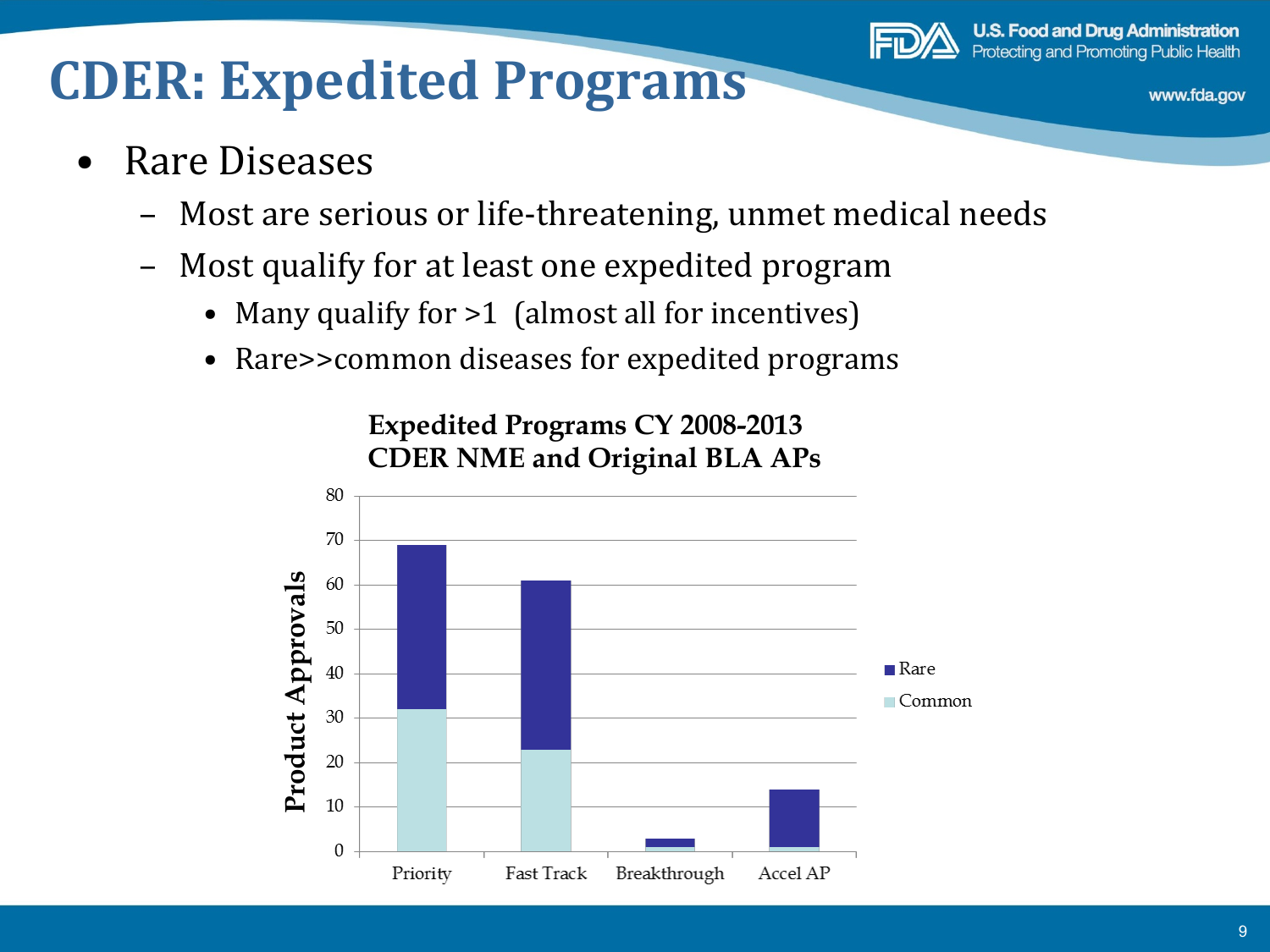#### **CDER: Expedited Programs**



www.fda.gov

- Rare Diseases 2014, for AP'd NME NDAs/BLAs
	- Most are serious or life-threatening, unmet medical needs
	- In 2014, 100% qualified for at least one expedited program
		- Most qualified for  $>1$  expedited program (85%)
		- Rare>>common diseases for expedited programs
	- 100% qualified for Orphan designation



#### **Expedited Programs 2014**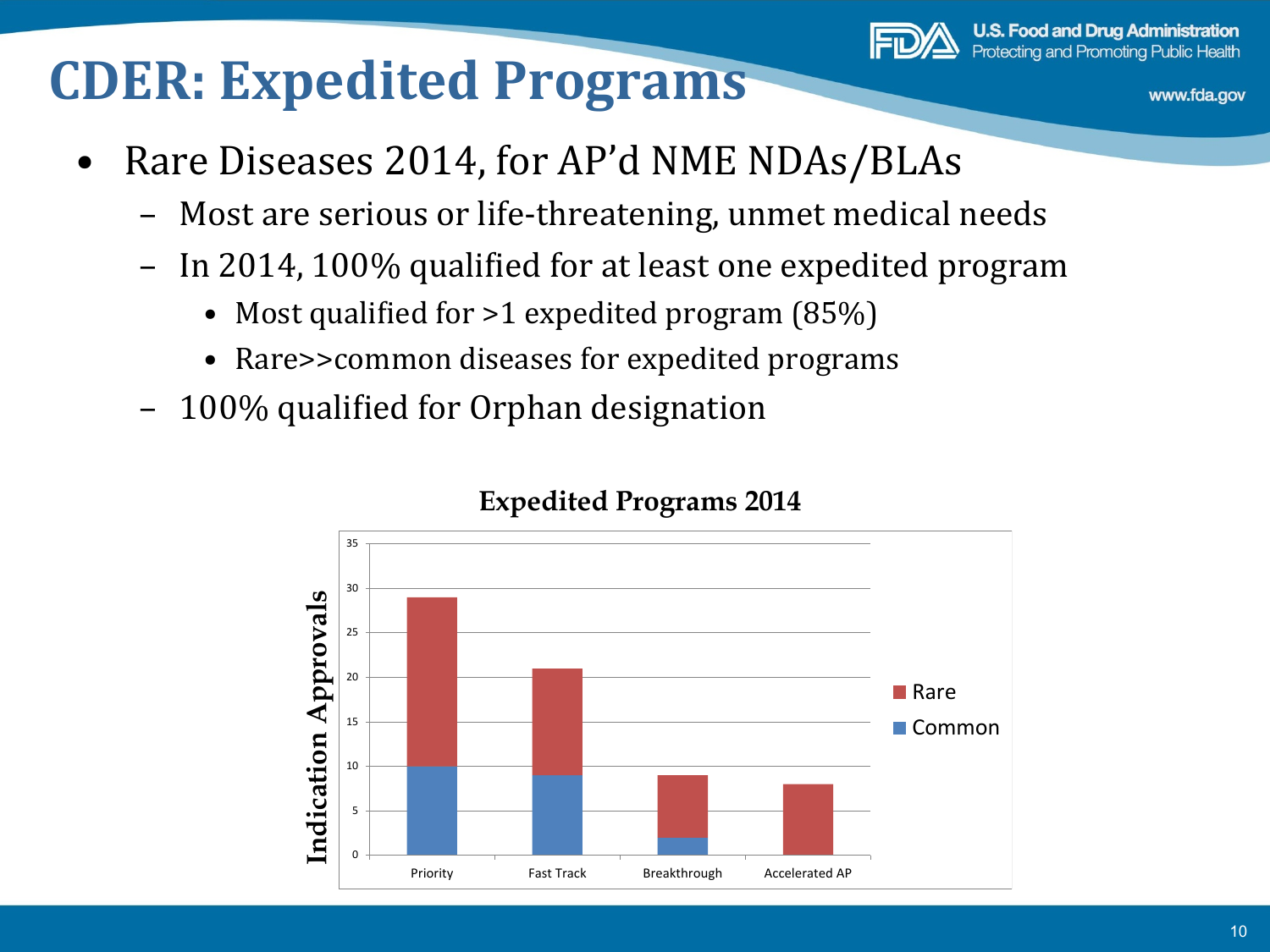#### **CDER: Expedited Programs**



www.fda.gov

- Rare Diseases 2015<sup>\*</sup>, for AP'd NME NDAs/BLAs
	- Most are serious or life-threatening, unmet medical needs
	- Thus far in 2015,  $7/10$  have qualified for at least one expedited program
		- 70% of Rare vs. 47% of common diseases qualified for an expedited program
	- 9/10 were Orphan drug designated products



#### **Expedited Programs 2015\***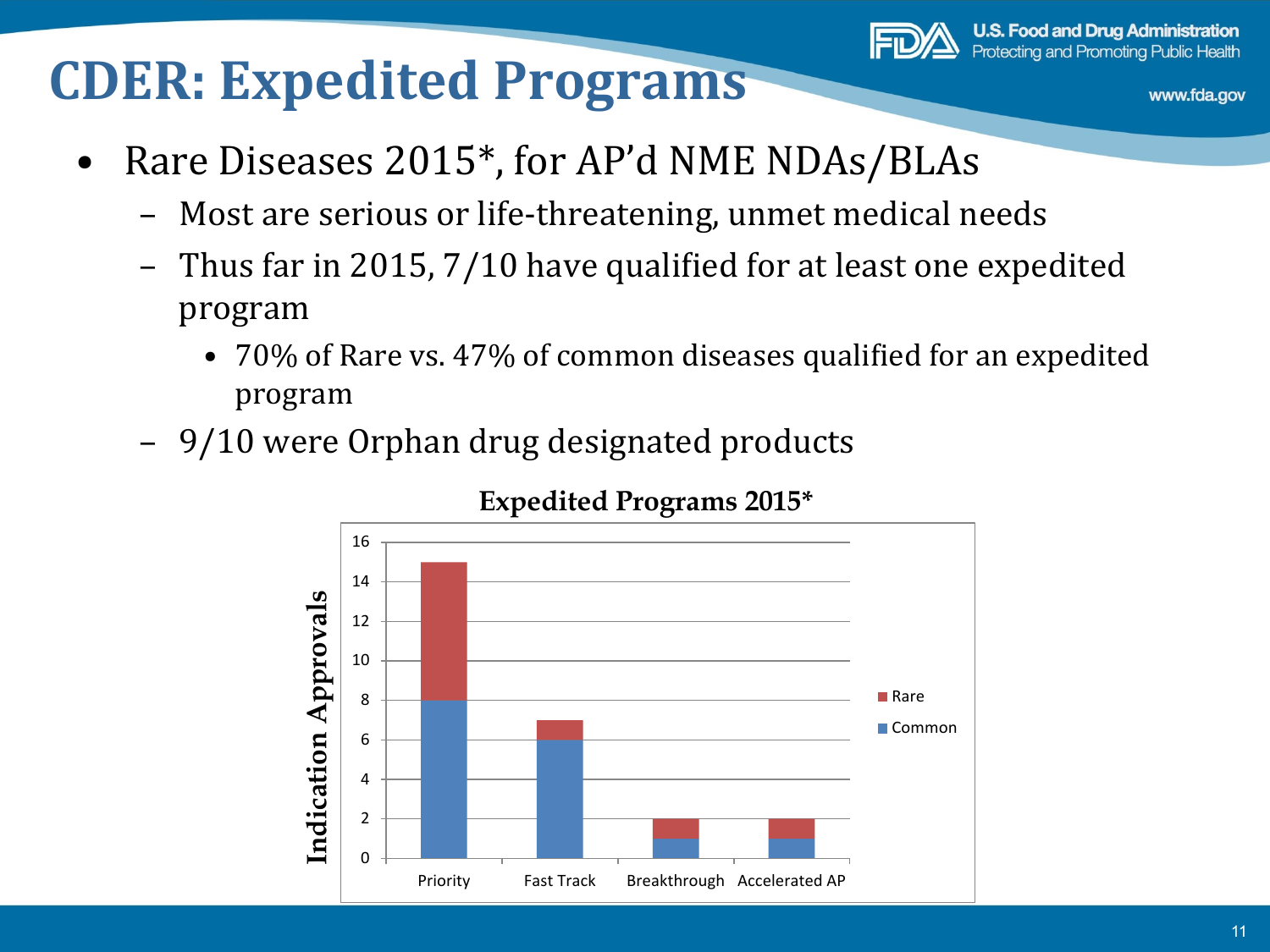

**U.S. Food and Drug Administration Protecting and Promoting Public Health** 

www.fda.gov

#### **Targeted APs Trending Up Over Time**

#### CDER Targeted Therapy NME/BLA Approvals

|           | Targeted Therapies, % of Total |            |            |
|-----------|--------------------------------|------------|------------|
| Year      | AII                            | Rare       | Common     |
| 1990-1992 | $\sim}8\%$                     | $\sim$ 30% | $\sim$ 2%  |
| 2000-2002 | $\sim$ 10%                     | $\sim$ 45% | $\sim 5\%$ |
| 2010-2014 | $\sim$ 25%                     | $\sim$ 45% | $\sim$ 12% |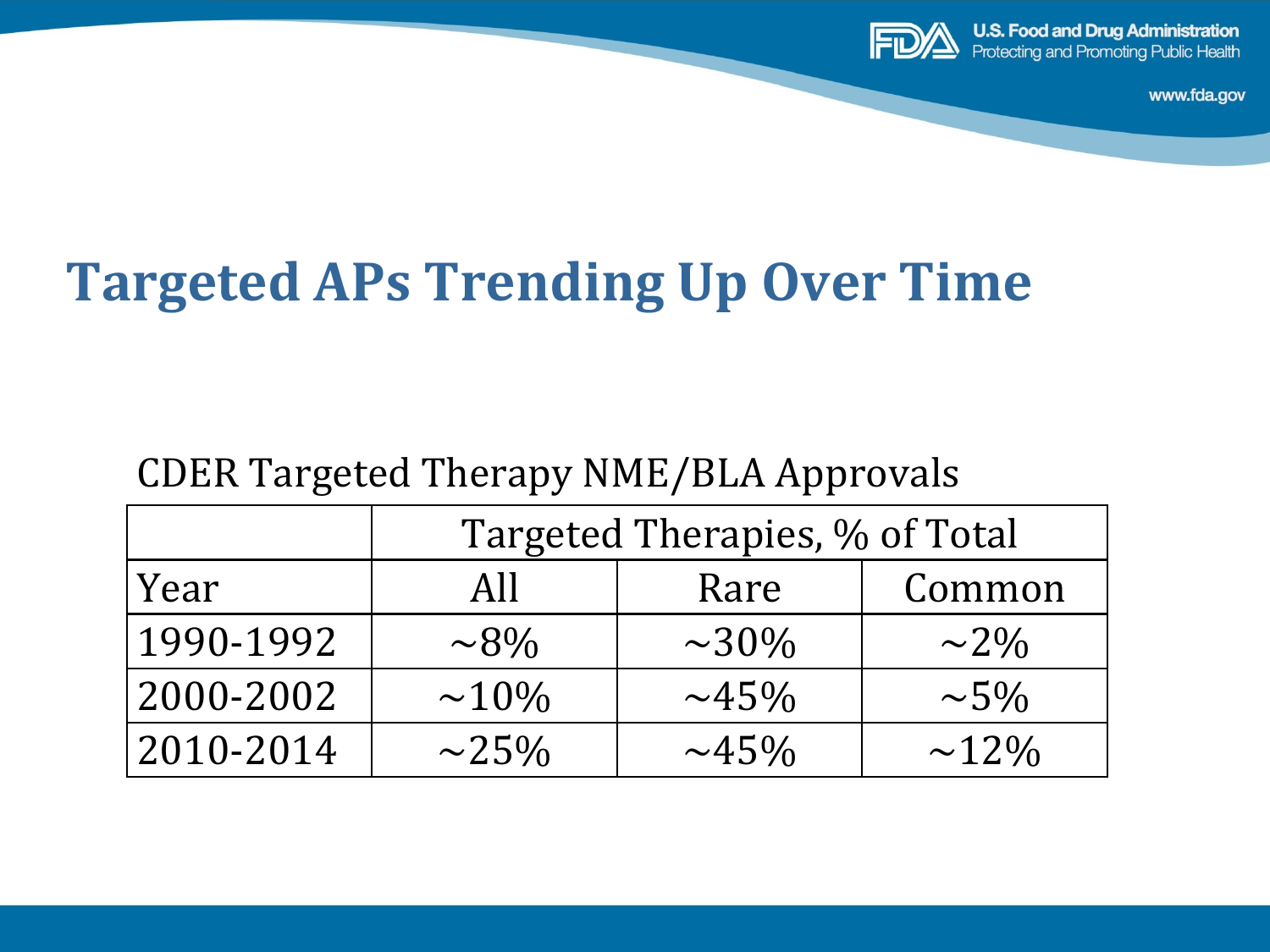

#### **Targeted Therapies**

- Targeted therapies have grown from 5% of new drug approvals in the  $1990s$  to  $45\%$  in 2013.
	- 80% of breakthrough and about 60 % of orphan drugs in recent years have also used targeting. 44% of recently approved orphan products
	- Working closely with companies with targeted therapy programs reduced development time by 2 years.
- Common disease subsets  $\Diamond$  "orphan subsets"1
	- E.g., BRAF V600 mutation subsets of melanoma
- Rare Diseases and Rare Disease subsets
	- E.g., Cystic Fibrosis G551D mutation subset
- Smaller subsets available for clinical trials, smaller clinical development programs
	- Larger magnitude of effects anticipated
	- Safety, R-B assessments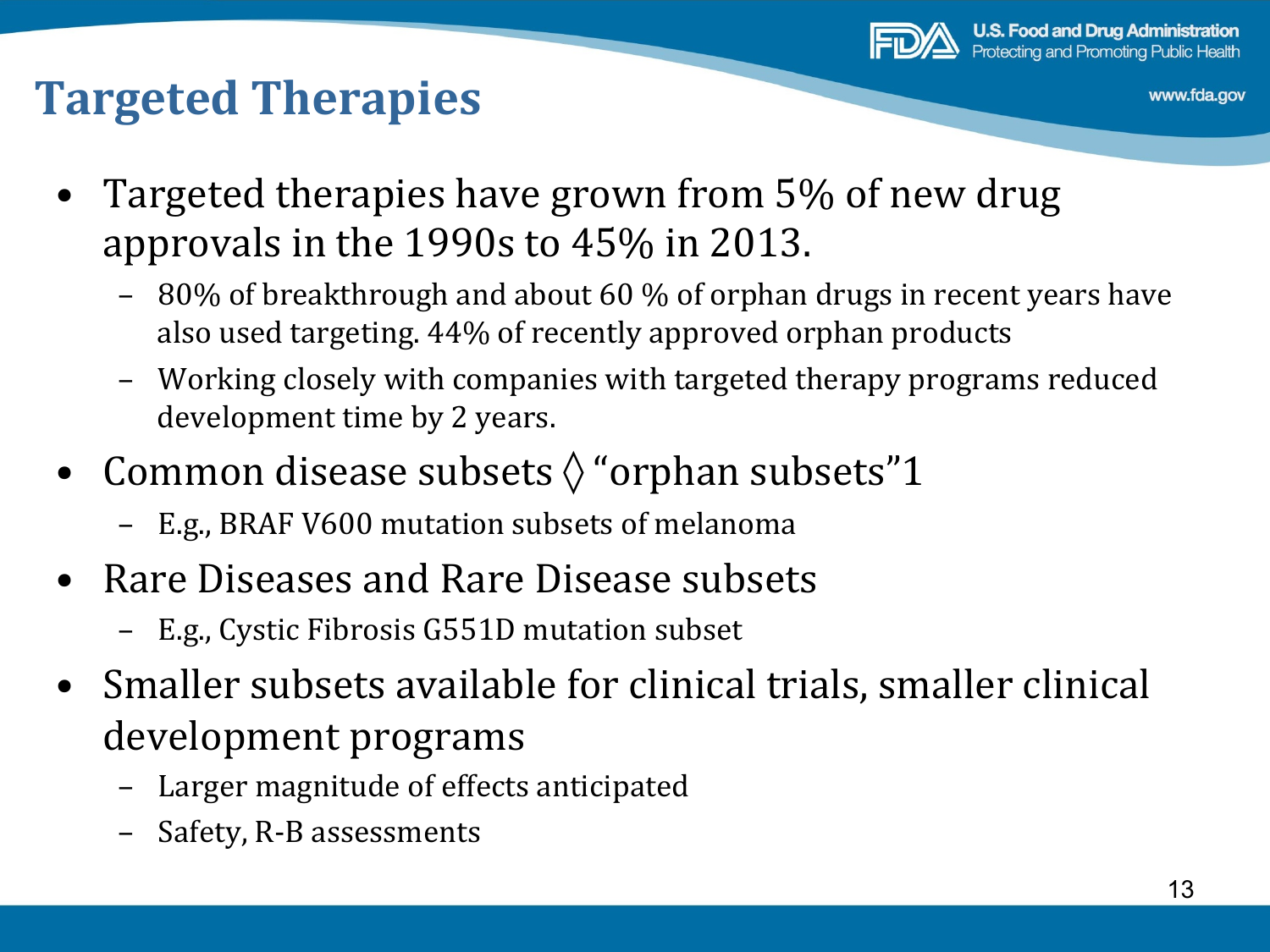

#### **"Patient-focused" Drug Development**

- We understand that people with chronic diseases are "experts" in that disease, as far as the symptoms and the impact on QOL, and what might be acceptable tradeoffs
	- On risk
	- On uncertainty
- Series of 20 patient-focused meetings agreed to under PDUFA V
- FDA continuing to develop B/R assessment framework that incorporates burden of disease (hopefully with patient input)
- These are going well, but it is clear that these initiatives reflect a broader trend that is gaining traction
- Question arises over next steps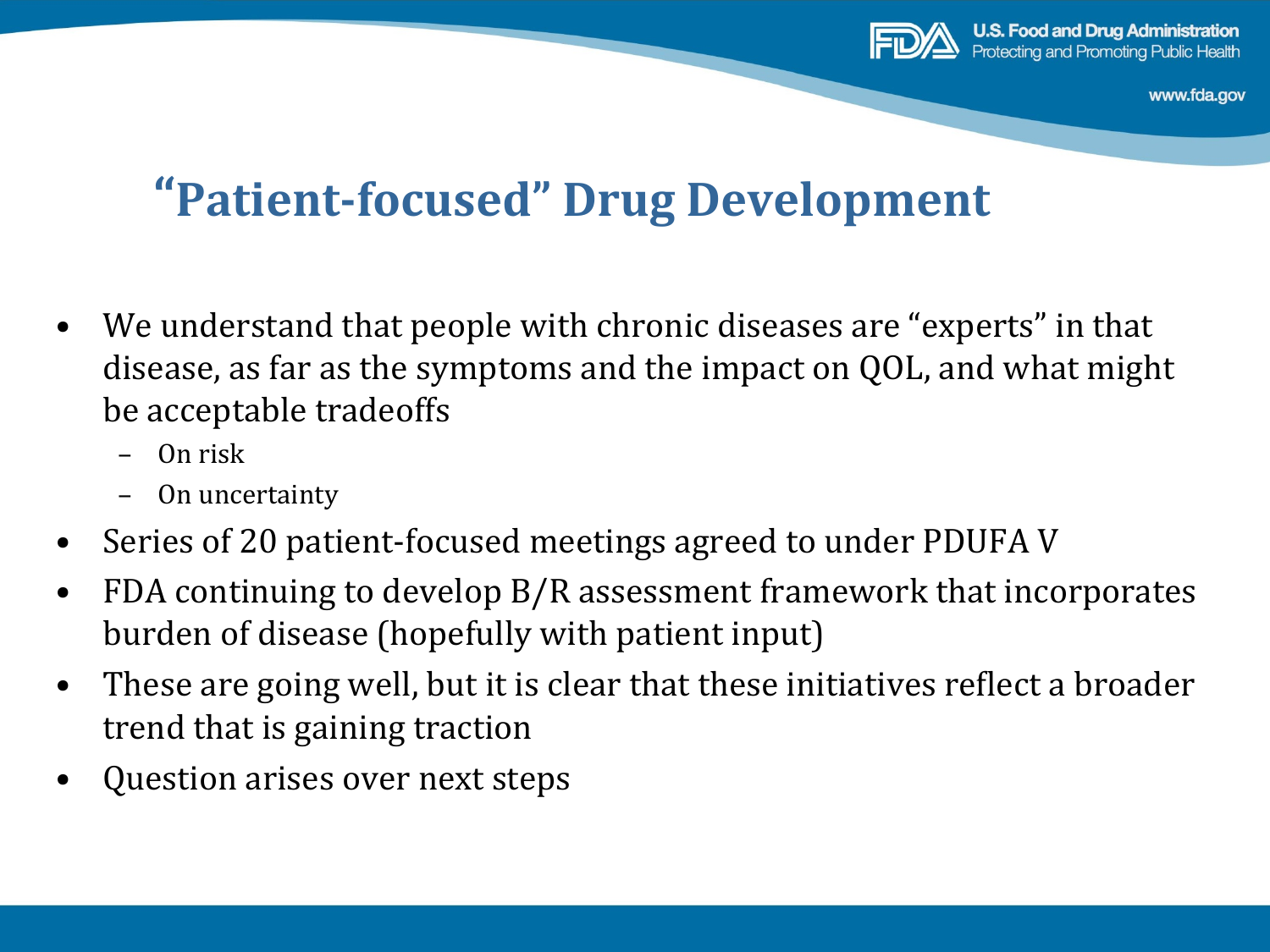

#### **"Patient-focused" Drug Development**

- How to meaningfully collect that knowledge, in rigorous manner, given that there is a spectrum of opinions and and a spectrum of disease burden in any given disease?
- How to do this for the many thousands of diseases?
- Many patient groups and non-profits getting involved in evaluating these issues
- Piloting, e.g., with PRO qualification process and with submission of draft guidances by patient/professional groups
- For FDA/CDER, we must assess how such input can be translated into acceptable endpoints and drug development guidance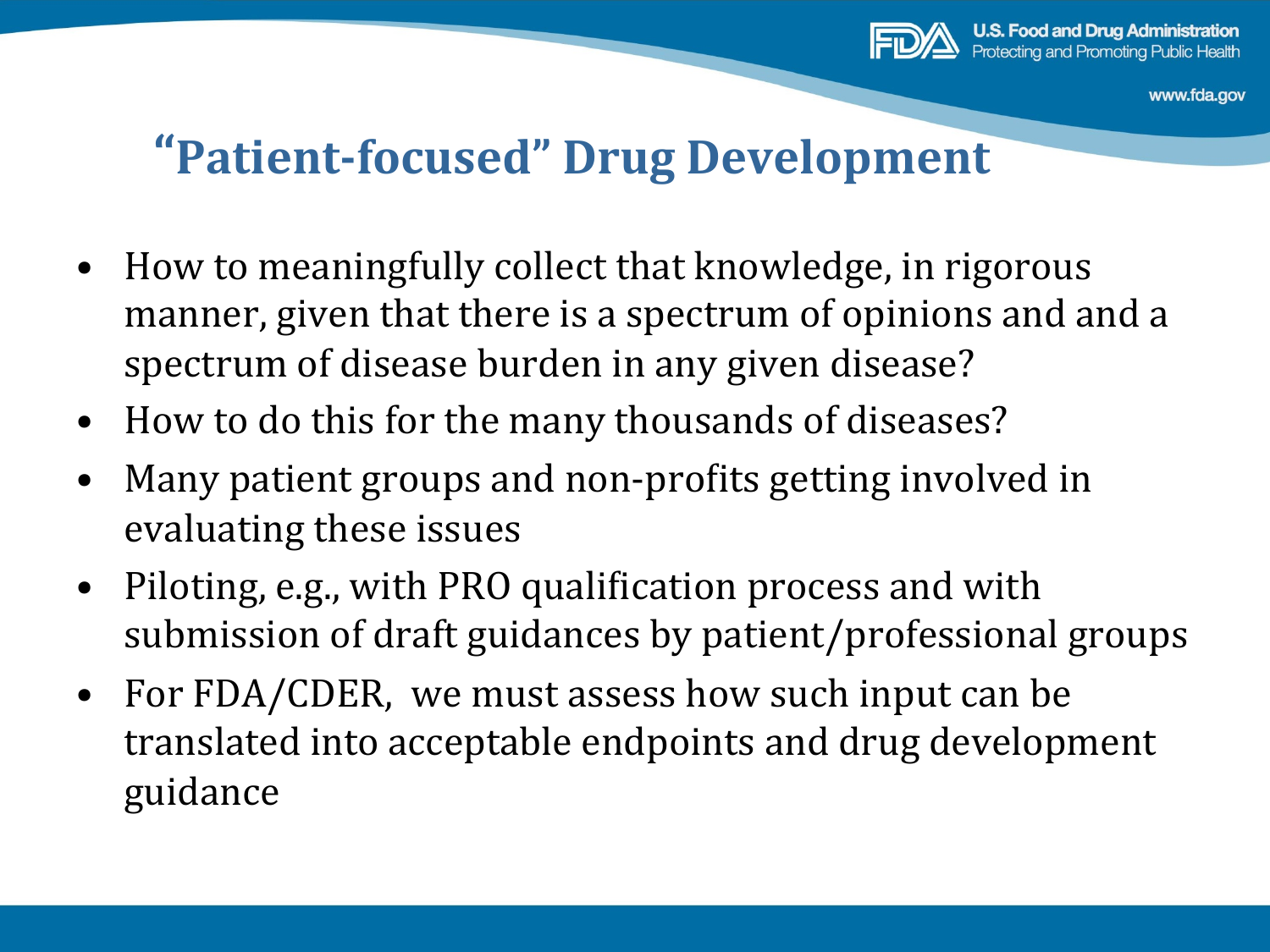

#### **How Does FDA "view orphan diseases"**

- Is the bar different for efficacy?
	- Yes and no, standards must be present to demonstrate the drug is safe and efficacious in adequate and well controlled trials but the agency has demonstrated tremendous flexibility.
- Functional vs "hard" (survival) endpoints
	- Both acceptable if clinically meaningful and a difference is clearly demonstrable due to therapy. Intermediate clinical endpoints can be used in accelerated approvals as well as qualified surrogate markers likely to predict clinical benefit
- Label "expansion" when the disease has different subpopulations
	- It depends but open to broad label under some circumstances
- Can natural history be used as a control
	- Yes, if collected rigorously in a truly comparable population with a well demarcated endpoint or "hard" endpoint and a major undeniable difference is identified.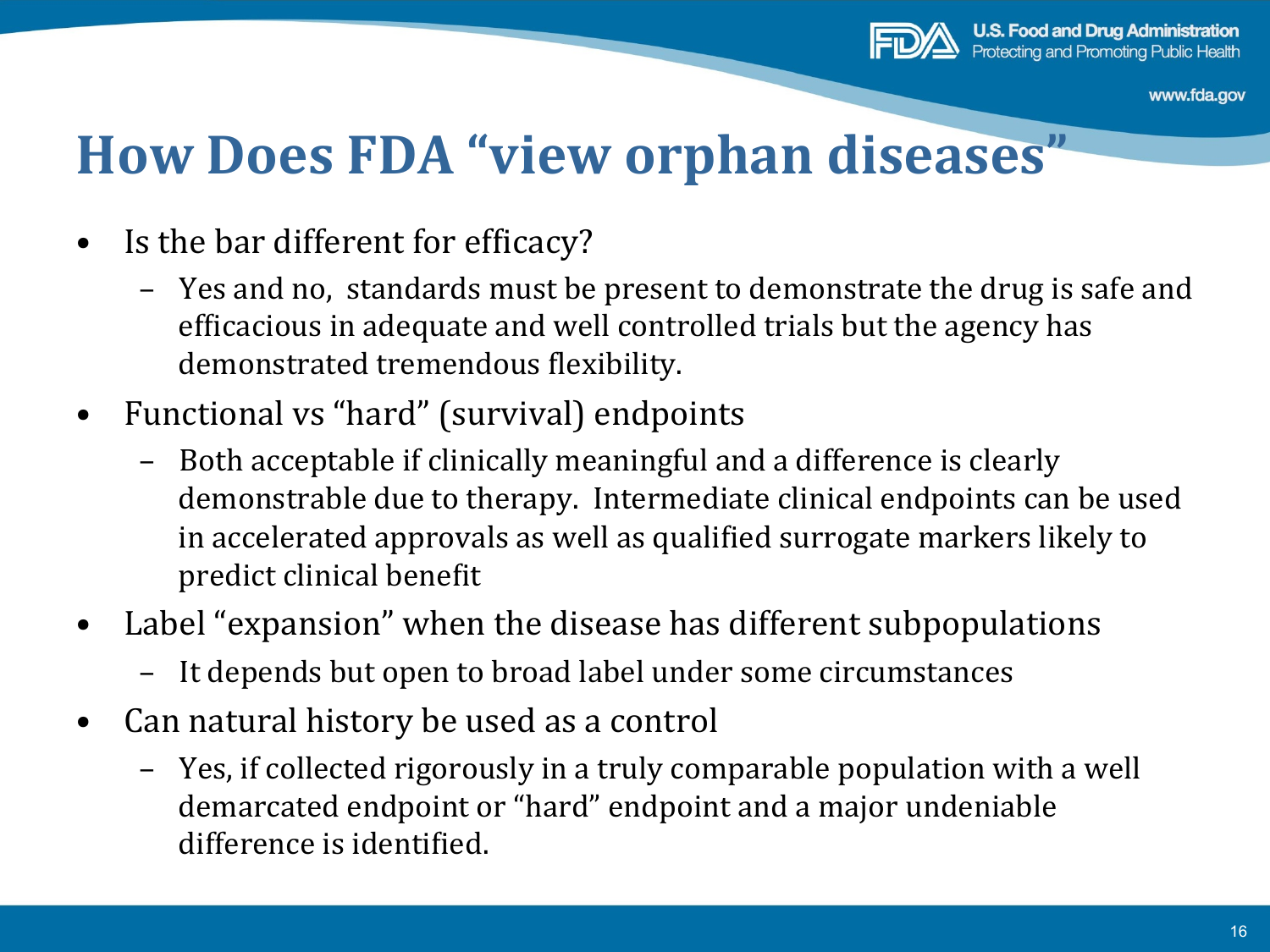#### **CDER: Flexibility**



www.fda.gov

- Level-of-Evidence supporting initial marketing application approval
- Categories
	- $\geq 2$  adequate and well-controlled (A &WC)trials
	- 1 A & WC trial + supporting evidence
	- Other (e.g., case series)

#### **CDER 2014 NME/BLA Approvals**

| <b>Level-of-Evidence</b>             | Rare<br>$n(^{0}/_{0})$ | Common<br>$n(^{0}/_{0})$ |
|--------------------------------------|------------------------|--------------------------|
| $>2$ A & WC trials                   | 4(20)                  | 20(74)                   |
| 1 A & WC trial + supporting evidence | 15(75)                 | 7(26)                    |
| Other                                | $\vert$ (5)            |                          |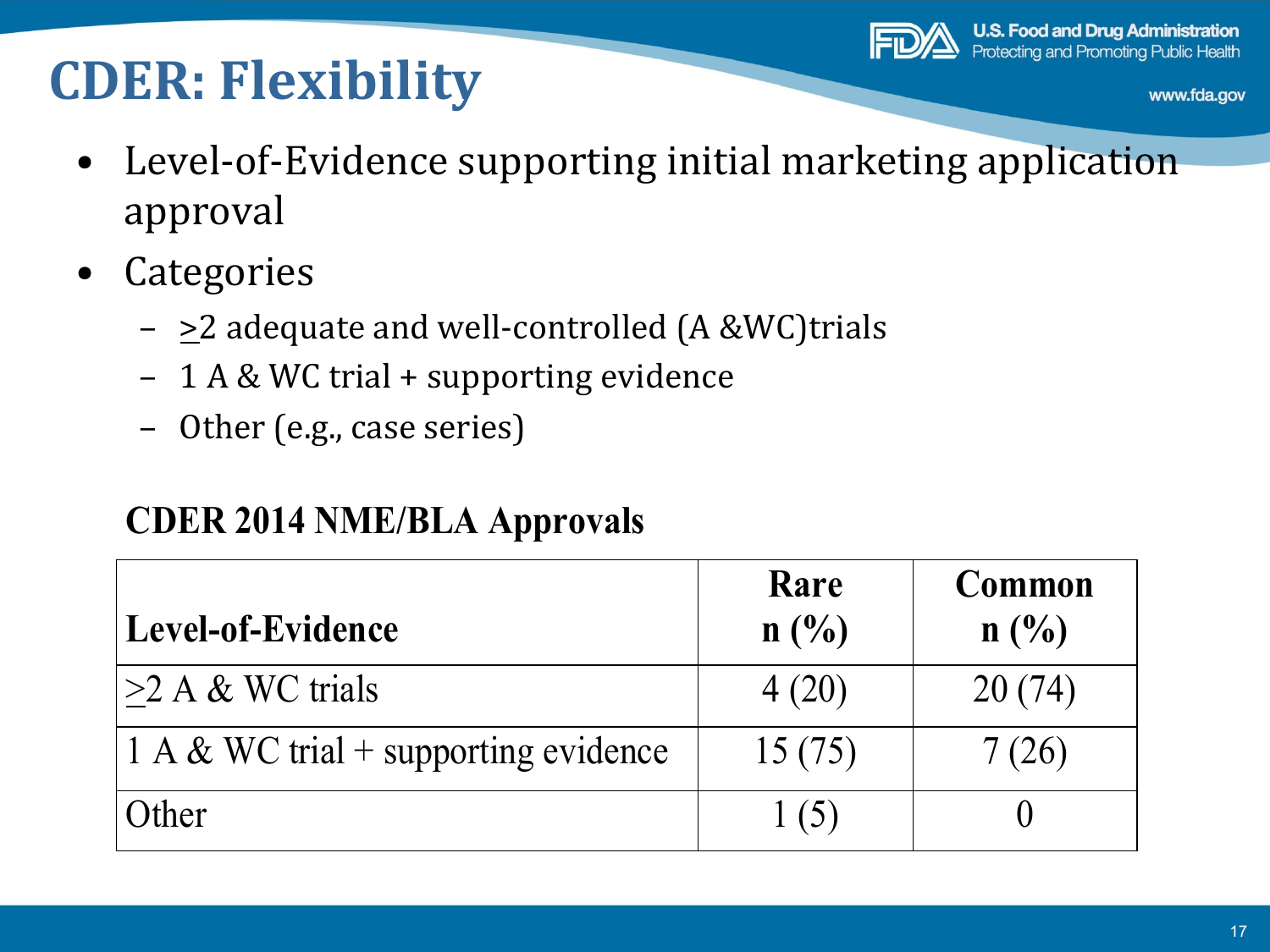# **CDER: Flexibility**

- Level-of-Evidence supporting initial marketing application approval
- Categories
	- $-$  >2 adequate and well-controlled (A &WC)trials
	- 1 A & WC trial + supporting evidence
	- Other (e.g., case series)

#### **CDER 2015\* NME/BLA Approvals**

| Level-of-Evidence                    | Rare<br>$n\left(\frac{0}{0}\right)$ | Common                      |
|--------------------------------------|-------------------------------------|-----------------------------|
|                                      |                                     | $n\left(\frac{0}{0}\right)$ |
| $>2$ A & WC trials                   | 1(10)                               | 8(47)                       |
| 1 A & WC trial + supporting evidence | 8 (80)                              | 7(41)                       |
| Other                                | 1(10)                               | 2(12)                       |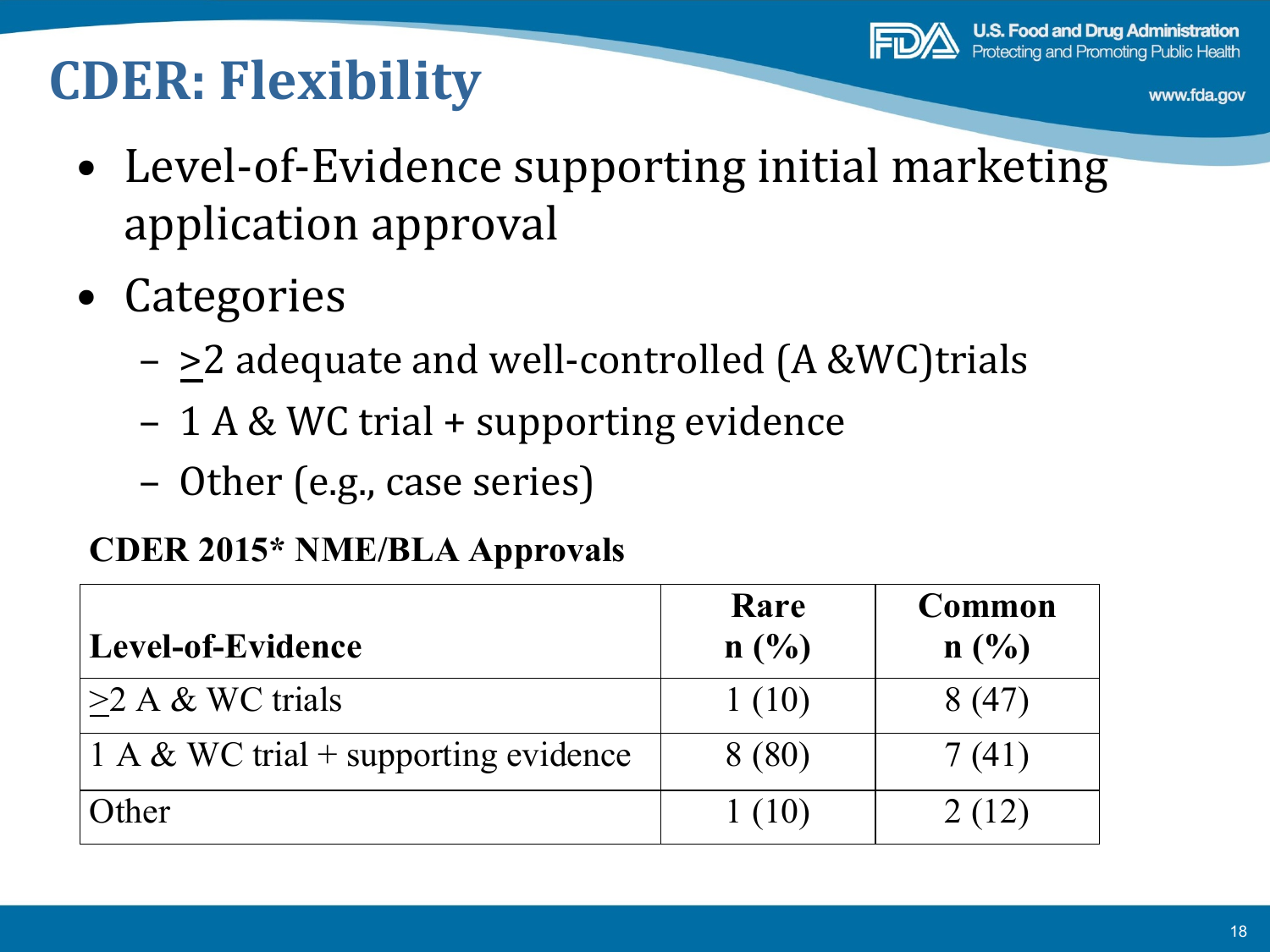

**U.S. Food and Drug Administration** Protecting and Promoting Public Health

www.fda.gov

## **Pediatric Rare Disease Voucher Program**

- FDASIA
- FDA will award priority review voucher to sponsors of rare pediatric disease product application that meet certain criteria
	- Prevelance predominently pediatric
	- New drug
	- Not seeking adult indication
- Can seek designation during development
- Voucher is transferable
- Formal guidance to be published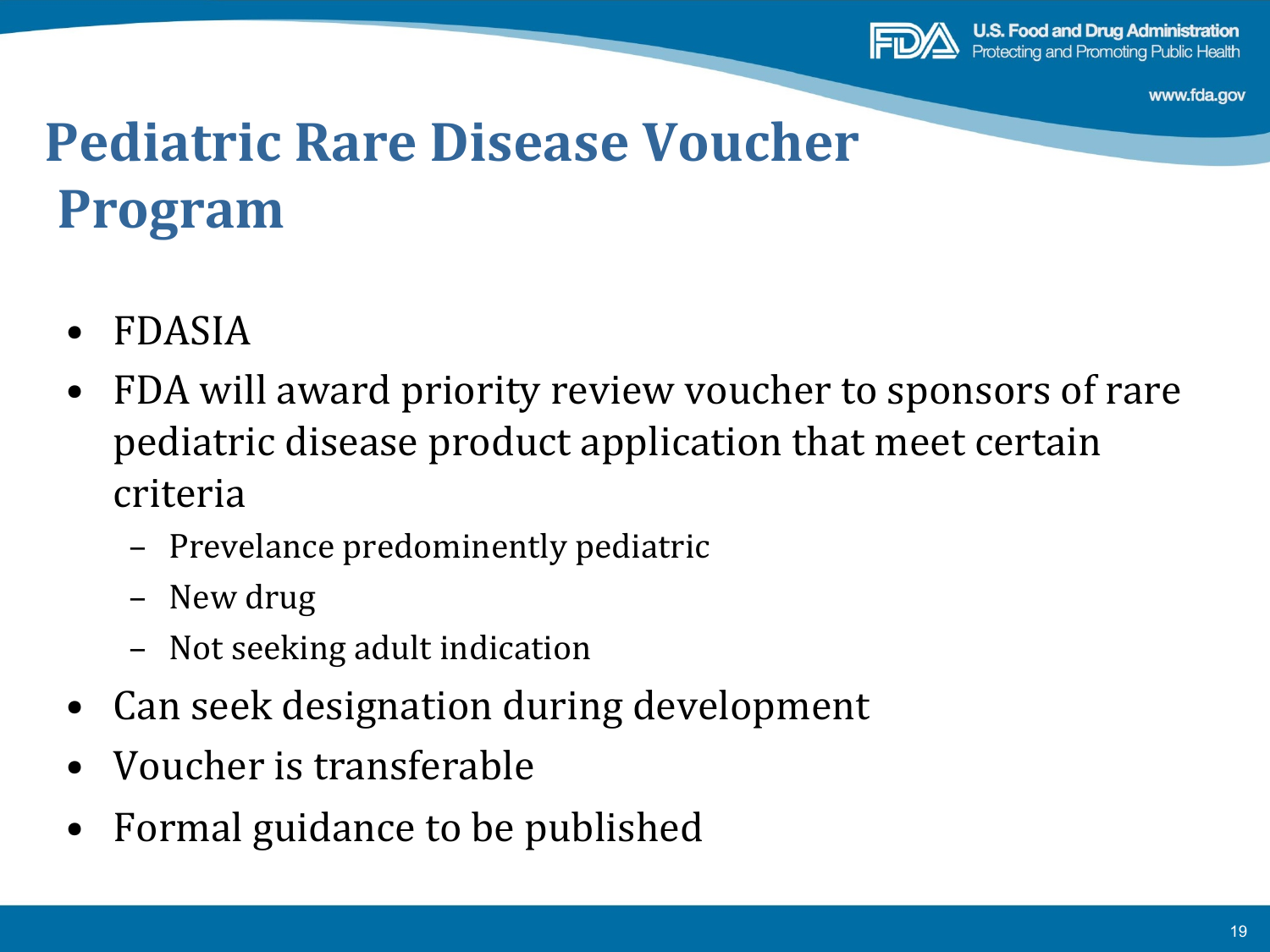

# **Rare Pediatric Disease Priority Review Vouchers**

- 4 RPD PRVs have been awarded
	- Elosulfase (Vimizim) for Morquio A Syndrome (MPS IVa)
	- Dinutuximab (Unituxin) for high-risk neuroblastoma
	- Cholic acid (Cholbam) for bile acid synthesis disorders
	- Uridine triacetate (Xuriden) for hereditory orotic aciduria
- Program sunsets 1 year after third voucher awarded
	- Triggered March 17, 2015
	- Can award RPD PRVs through March 16, 2016
	- GAO report on the program being conducted
- Three sold and one redeemed,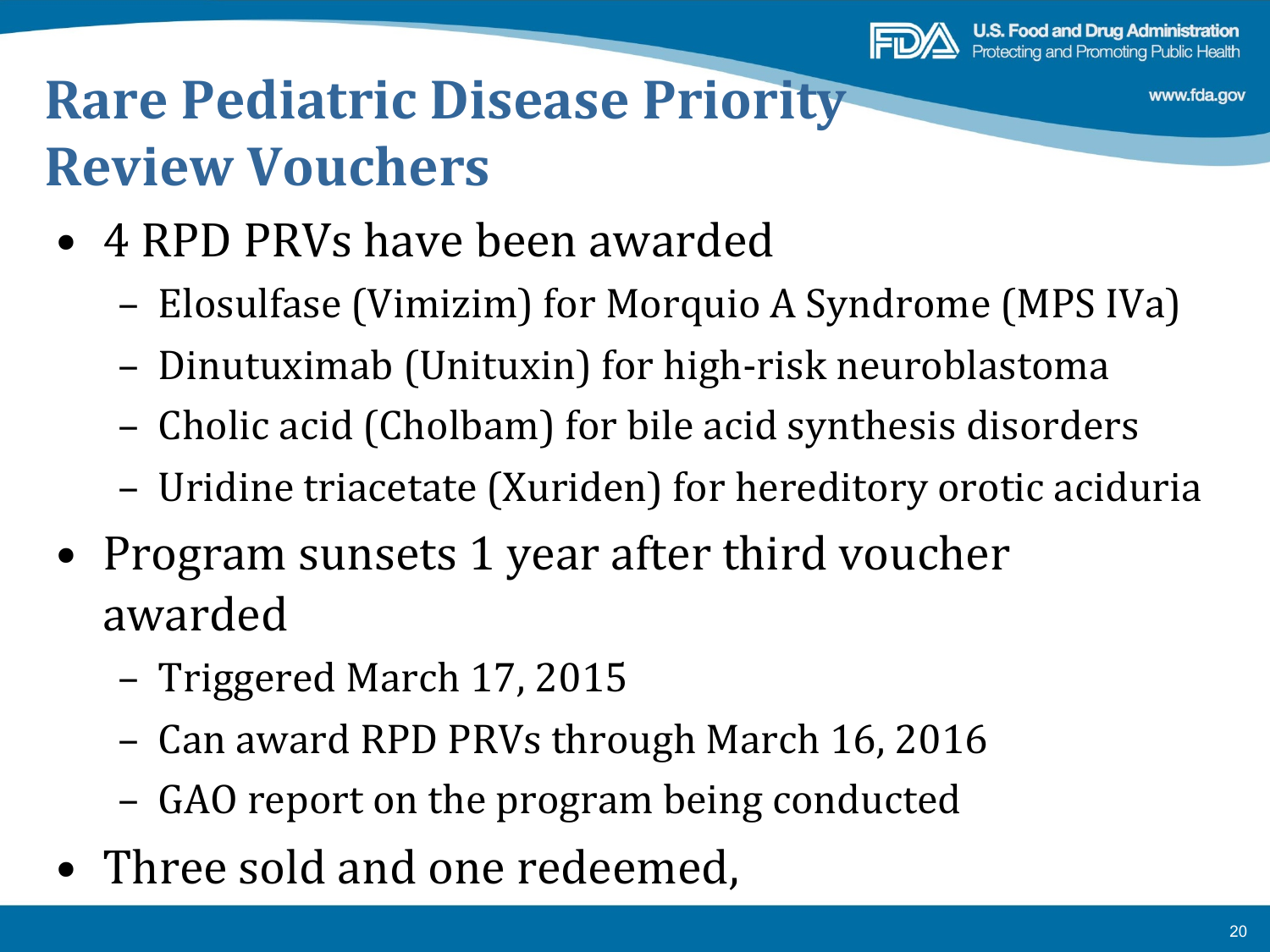

#### **Regulatory Collaborations**

- Enhanced international collaborations in recent years
- EU:
	- International Rare Disease research Consortium (IRDIRC)
		- Several FDA members participate
	- Harmonized orphan drug designation application form
	- Regular meetings on orphan drugs, cancer, and pediatrics
- NIH
	- CDER-NIH CC taskforce
	- IND regulatory training workshop